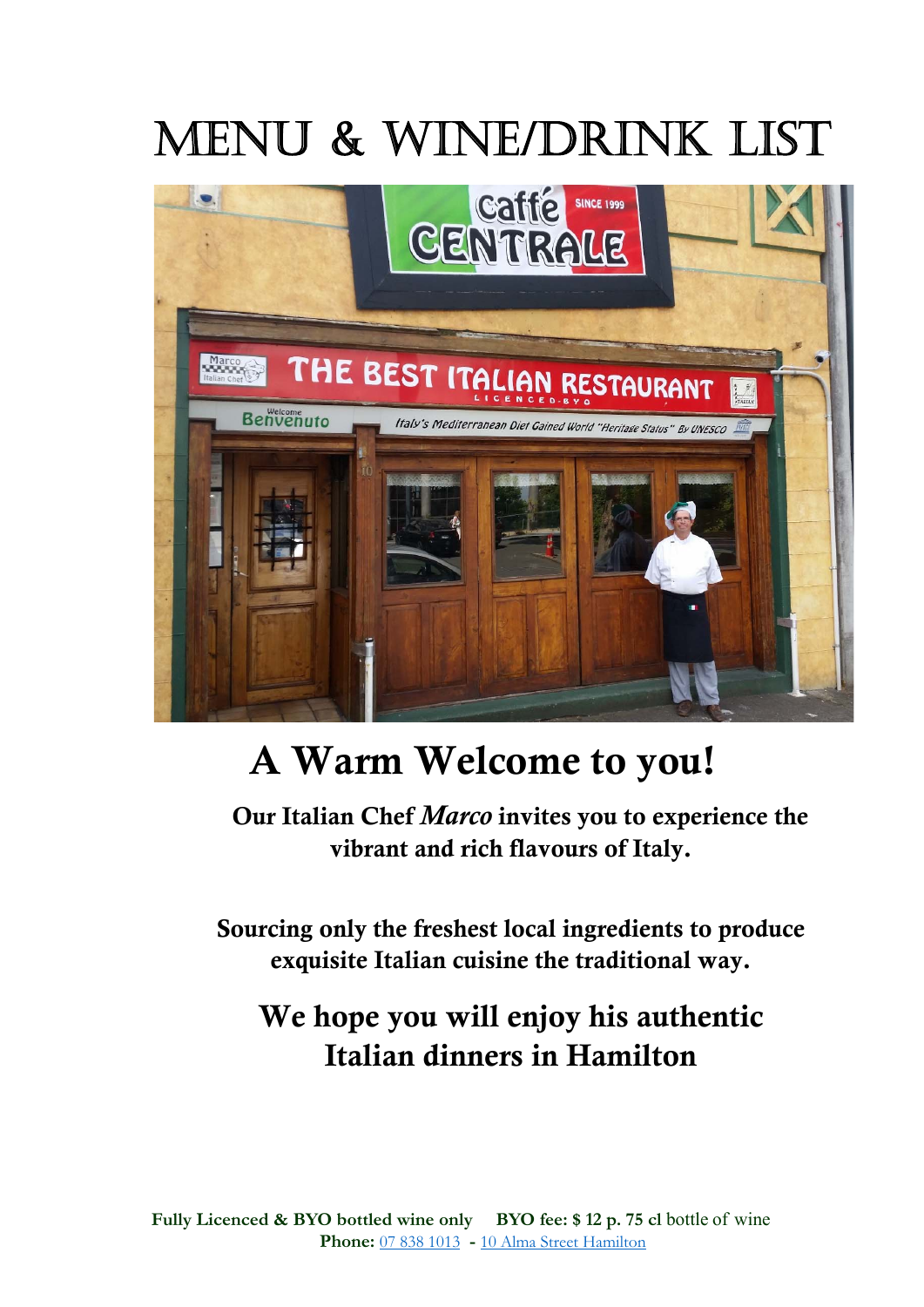# Wine List

| <b>Red Wine</b>                         | Origin                  | Glass 125 ml | Bottle 750 ml |
|-----------------------------------------|-------------------------|--------------|---------------|
| Chianti Docg                            | Tuscany, Italy          | \$13         | \$50          |
| Merlot                                  | Sicily or Veneto, Italy | \$13         | \$50          |
| Montepulciano d'Abruzzo                 | Abruzzo, Italy          | \$13         | \$50          |
| Sangiovese                              | Tuscany, Italy          |              | \$50          |
| Amarone                                 | Veneto, Italy           |              | \$105         |
| Brunello di Montalcino                  | Tuscany, Italy          |              | \$125         |
| Lambrusco (sparkling)                   | Emilia-Romagna, Italy   |              | \$42          |
| Durvillea, Pinot noir                   | Marlborough, NZ         | \$13         | \$52          |
| Barossa Ink, Shiraz                     | Adelaide, Australia     | \$13         | \$55          |
| <b>White Wine</b>                       |                         |              |               |
| Pinot Grigio                            | Veneto, Italy           | \$13         | \$49          |
| Durvillea, Pinot Gris                   | Marlborough, NZ         | \$13         | \$45          |
| Astrolabe, Sauvignon Blanc              | Marlborough, NZ         | \$13         | \$49          |
| Tua Rosa, Rosé                          | Tuscany, Italy          |              | \$55          |
| Verdicchio, Organic Chardonnay          | Marche, Italy           | \$13         | \$52          |
| Prosecco 200ml (dry sparkling)          | Veneto, Italy           | \$17         | \$50          |
| Moscato d'Asti 375 ml (sweet sparkling) | Piedmont, Italy         | \$33         |               |
| Moscato d'Asti 750 ml (sweet sparkling) | Piedmont, Italy         |              | \$45          |
| <b>House Red or White</b>               |                         |              |               |
| Glass                                   |                         | \$12         |               |
| 1/2 Litre                               |                         | \$36         |               |

1 Litre \$50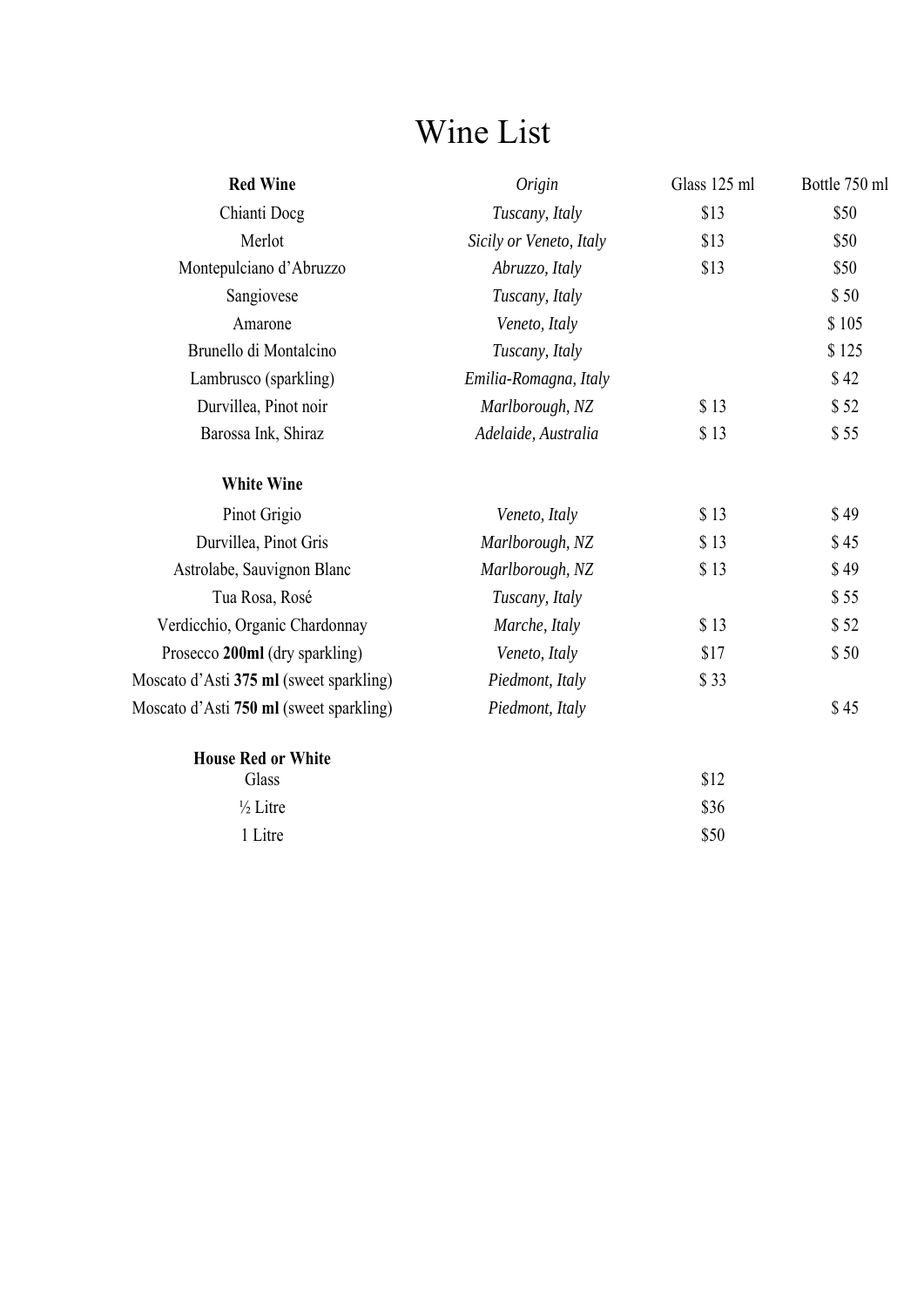### Other Drinks

#### Beer

| Birra Moretti La Bionda (lager) | \$9.50  | Amstel Light (low alcohol) | \$8.50  |
|---------------------------------|---------|----------------------------|---------|
| Birra Moretti La Rossa (dark)   | \$9.50  | Waikato                    | \$9.50  |
| Birra Moretti 0% alcohol        | \$8.50  | Speights Gold              | \$9.50  |
| Peroni Nastro Azzuro            | \$9.50  | Hoegaarden White           | \$10.00 |
| Heineken                        | \$9.50  | Cider (Apple or Pear)      | \$9.50  |
| Corona                          | \$9.50  | Stella Artois              | \$10.00 |
| Steinlager Pure                 | \$10.00 |                            |         |

#### Non-Alcoholic

|         | Juices    |        |
|---------|-----------|--------|
| \$4.50  | Orange    | \$4.50 |
| \$4.50  | Tomato    | \$4.50 |
| \$4.50  | Pineapple | \$4.50 |
| \$4.50  | Apple     | \$4.50 |
| \$5.50  | Cranberry | \$4.50 |
| \$5.50  |           |        |
| \$6.50  |           |        |
| \$12.00 |           |        |
| \$8.00  |           |        |
| \$4.50  |           |        |
|         |           |        |

#### Spirits \$15 Digestivi/Liqueurs \$10

| Rum            | Bourbon      | Frangelico | Southern Comfort |
|----------------|--------------|------------|------------------|
| Vodka          | Gin          | Amaretto   | Fernet Branca    |
| Scotch Whiskey | Jagermeister | Kahlua     | Amaro Montenegro |
| Bacardi        | Tequila      | Galliano   | <b>Brandy</b>    |
|                |              | Campari    | Midori           |

Aperol Baileys

Grappa Sambuca

Drambuie

Limoncello Malibu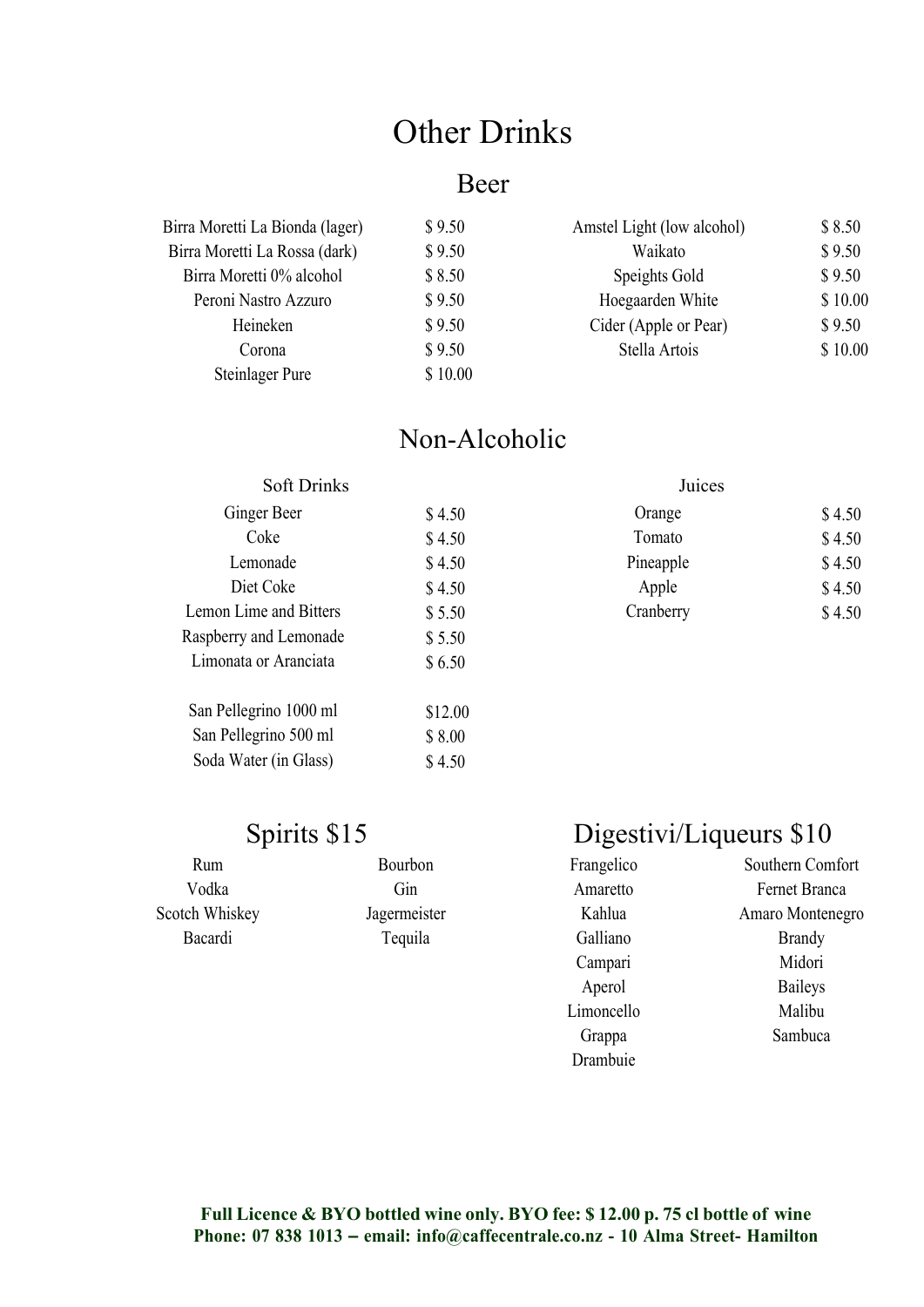# Antipasti

| Antipasto all'italiana: selection of cured meats, vegetables, olives,<br>cheese, bread                                                    | \$26 for 2 to 3 ppl $$34$ for 3 to 5 ppl |            |
|-------------------------------------------------------------------------------------------------------------------------------------------|------------------------------------------|------------|
| Bruschetta: freshly baked bread, grilled and topped with your choice<br>of fresh tomato, garlic oil and basil (vv)                        | \$11                                     |            |
| <b>Garlic bread:</b> freshly baked bread, garlic buttered and grilled (v)                                                                 | \$10                                     |            |
| <b>Cozze piccanti:</b> steamed mussels with garlic, chilli and tomato sauce<br>on a bed of rice, served with bread                        | \$16 Small                               | \$24 Large |
| <b>Ostriche fresche:</b> NZ oysters served in the shell with balsamic<br>vinegar and lemon                                                | \$26                                     |            |
| Caprese: mozzarella di bufala cheese layered with fresh tomato and<br>basil, drizzled with extra virgin olive oil served with bread $(v)$ | \$23                                     |            |
| Piadina alla mozzarella: tortilla filled with pesto, mozzarella and<br>mortadella ham (d)                                                 | \$16                                     |            |
| -Please note: Gluten free friendly options available for all starters<br>except for the Piadina                                           |                                          |            |

**(v):** *Vegertarian*  **(vv):** *Vegan*  **(d):** *Dairy Free Option Available*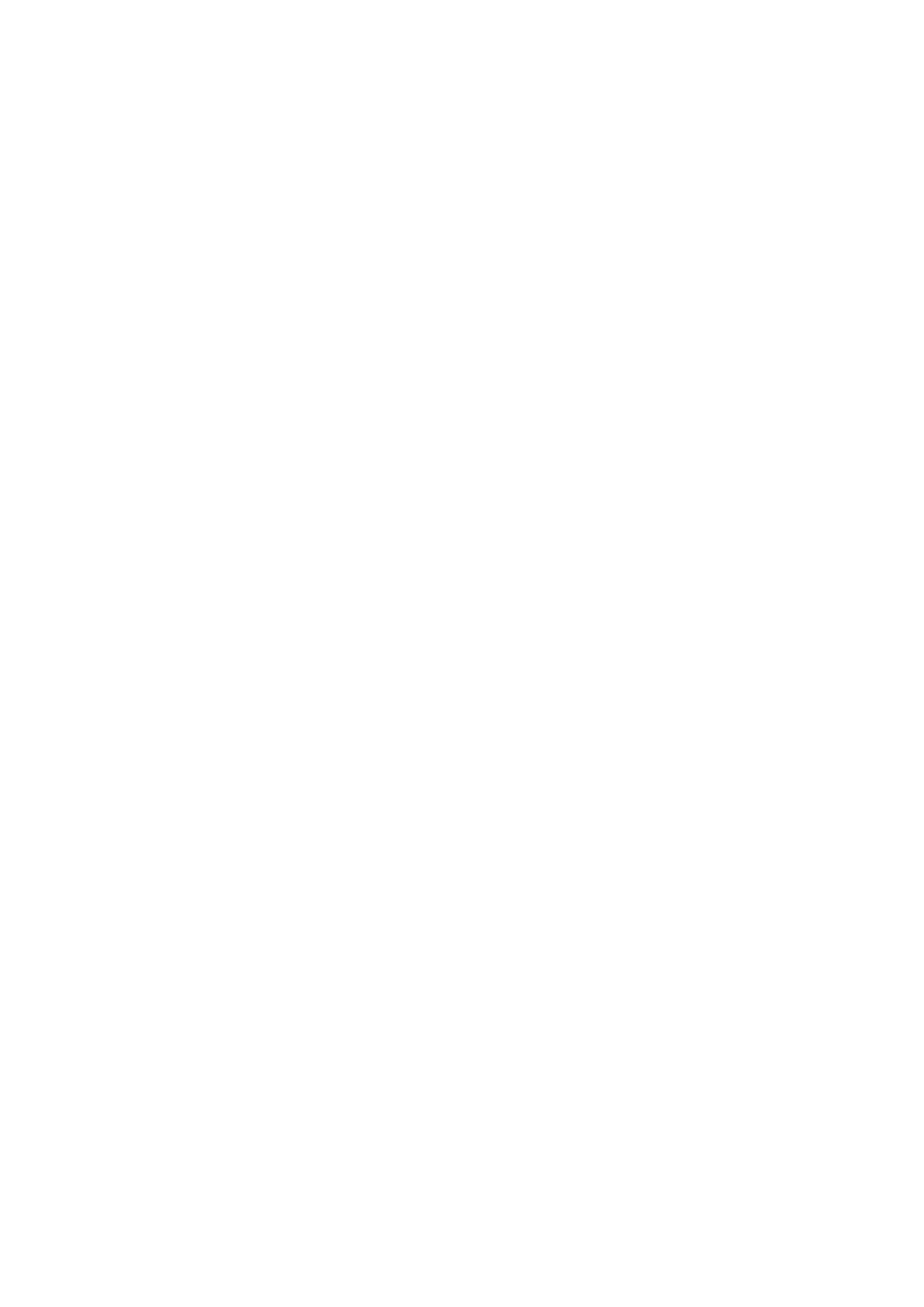# Primi Piatti

| Spaghetti alla bolognese: Italian traditional beef ragu                                                                            | \$28        |
|------------------------------------------------------------------------------------------------------------------------------------|-------------|
| <b>Spaghetti al cartoccio:</b> Mixed seafood in tomato sauce                                                                       | <b>\$30</b> |
| <b>Spaghetti pomodoro e basilico:</b> Tomato sauce and basil (vv)                                                                  | \$23        |
| Spaghetti aglio e olio e peperoncino: Garlic, extra virgin olive oil, chilli and parsley (vv);<br>Add prawns $+$ \$8               | \$21        |
| Spaghetti alla Puttanesca: Capers, garlic, oregano, olives, anchovies, chilli, tomato<br>sauce                                     | \$28        |
| Fettuccine agli scampi: Zucchine and prawns tossed in a<br>creamy tomato sauce                                                     | \$29        |
| <b>Fettuccine pesto e scampi:</b> Tossed prawns and basil pesto<br>sauce (contains nuts)                                           | \$29        |
| <b>Fettuccine Pollo e Funghi:</b> Chicken garlic and mushroom in a creamy sauce                                                    | \$29        |
| <b>Lasagne:</b> original beef ragu and bechamel sauce lasagne                                                                      | \$27        |
| Rigatoni alla carbonara: rigatoni pasta with bacon, eggs sauce, parmesan cheese and<br>black pepper                                | \$28        |
| <b>Tortellini panna e prosciutto:</b> tortellini pasta filled with prosciutto ham and cheese<br>served with ham in creamy sauce    | \$28        |
| Parmigiana di melanzane: baked dish with layers of eggplants, tomato sauce, mozzarella,<br>parmesan, oregano. (v)                  | \$27        |
| <b>Ravioli pomodoro e basilico:</b> mix of vegetarian ravioli in tomato and basil<br>sauce (v)                                     | \$28        |
| Any pasta dishes (except for lasagna and parmigiana di melanzane) can be<br>ordered in a smaller size for half the price plus \$6. |             |

| (v): Vegertarian | For any pasta dishes, the sauce can bemade gluten free           |
|------------------|------------------------------------------------------------------|
| (vv): Vegan      | and served with <b>gluten free gnocchi</b> or <b>penne</b> pasta |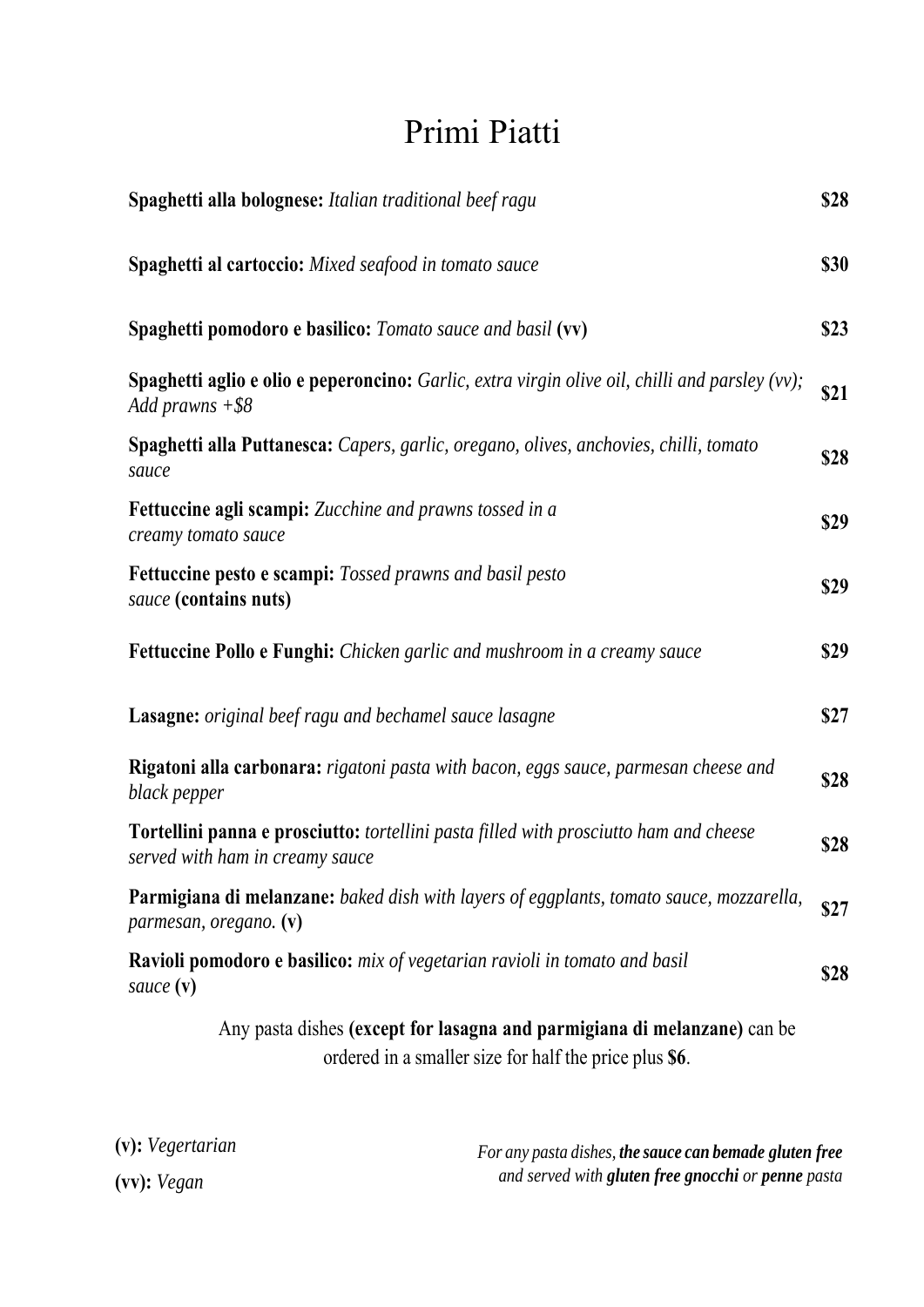# Gnocchi

| Gnocchi al gorgonzola: fresh potato gnocchi in a creamy blue cheese sauce (v)                                                      | \$29 |
|------------------------------------------------------------------------------------------------------------------------------------|------|
| Gnocchi alla bolognese: fresh potato gnocchi with beef ragu and parmesan                                                           | \$29 |
| Gnocchi pomodoro e mozzarella: fresh potato gnocchi in a fragrant tomato sauce, parmesan,<br>basil and buffalo mozzarella (v) (vv) | \$28 |
| <b>Gnocchi al salmone:</b> fresh potato gnocchi in a creamy tomato salmon and spinach sauce                                        | \$29 |
| Pizza                                                                                                                              |      |
| Margherita: tomato base, mozzarella, basil (vv)                                                                                    | \$20 |
| <b>Prosciutto:</b> tomato base, mozzarella, prosciutto ham, parmesan                                                               | \$23 |
| Napoli: tomato base, mozzarella, olives, anchovies, chilli oil                                                                     | \$23 |
| <b>Quattro formaggi:</b> tomato base, mozzarella, parmesan, provolone cheese, gorgonzola cheese                                    | \$24 |
| Vegetariana: mozzarella base, onion, zucchine, capsicum, mushroom (vv)                                                             | \$24 |
| Salame e funghi: tomato base, mozzarella, salami, mushroom                                                                         | \$23 |
| <b>Calzone:</b> folded pizza filled with mozzarella, tomato sauce, ham, mushroom or capsicum                                       | \$24 |
| (No gluten free option available)                                                                                                  |      |

Contorni

|                     | Small | Large |
|---------------------|-------|-------|
| Mixed Salad         | \$7   | \$13  |
| Olives and Crostini | \$8   |       |